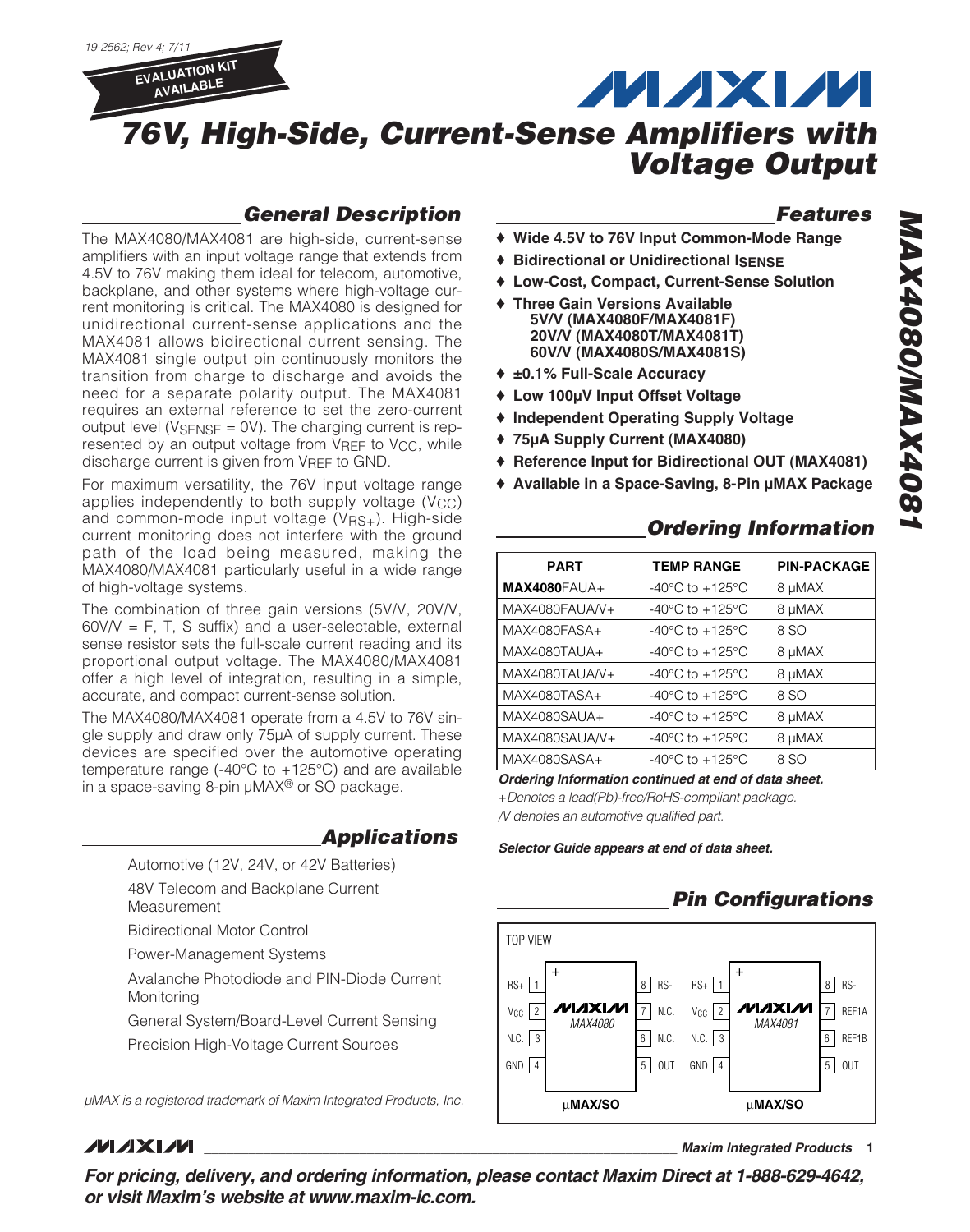#### **ABSOLUTE MAXIMUM RATINGS**

| OUT to GND-0.3V to the lesser of +18V or (V <sub>CC</sub> + 0.3V)         |  |
|---------------------------------------------------------------------------|--|
| REF1A, REF1B to GND                                                       |  |
| (MAX4081 Only)-0.3V to the lesser of $+18V$ or (V <sub>CC</sub> $+$ 0.3V) |  |
|                                                                           |  |
| Differential Input Voltage (VRS+ - VRS-)±80V                              |  |
|                                                                           |  |

| Continuous Power Dissipation $(T_A = +70^{\circ}C)$ |  |
|-----------------------------------------------------|--|
| 8-Pin µMAX (derate 4.5mW/°C above +70°C) 362mW      |  |
| 8-Pin SO (derate 5.88mW/°C above +70°C)471mW        |  |
|                                                     |  |
|                                                     |  |
|                                                     |  |
| Lead Temperature (soldering, 10s)+300°C             |  |
|                                                     |  |

Stresses beyond those listed under "Absolute Maximum Ratings" may cause permanent damage to the device. These are stress ratings only, and functional operation of the device at these or any other conditions beyond those indicated in the operational sections of the specifications is not implied. Exposure to absolute maximum rating conditions for extended periods may affect device reliability.

### **DC ELECTRICAL CHARACTERISTICS**

 $(V_{CC} = V_{RS+} = 4.5V$  to 76V,  $V_{REF1A} = V_{REF1B} = 5V$  (MAX4081 only),  $V_{SENSE} = (V_{RS+} - V_{RS-}) = 0V$ ,  $R_{LOAD} = 100k\Omega$ ,  $T_A = T_{MIN}$  to  $T_{MAX}$ , unless otherwise noted. Typical values are at  $T_A = +25^{\circ}$ C.) (Notes 1, 2)

| <b>PARAMETER</b>                  | <b>SYMBOL</b>         | <b>CONDITIONS</b>                                                                                                     |                                                           | <b>MIN</b> | <b>TYP</b> | <b>MAX</b> | <b>UNITS</b> |  |
|-----------------------------------|-----------------------|-----------------------------------------------------------------------------------------------------------------------|-----------------------------------------------------------|------------|------------|------------|--------------|--|
| Operating Voltage Range           | <b>V<sub>CC</sub></b> | Inferred from PSRR test                                                                                               |                                                           | 4.5        |            | 76         | $\vee$       |  |
| Common-Mode Range                 | C <sub>MVR</sub>      | Inferred from CMRR test (Note 3)                                                                                      |                                                           | 4.5        |            | 76         | V            |  |
|                                   |                       | $V_{CC} = V_{BS+} = 76V$ ,                                                                                            | MAX4080                                                   |            | 75         | 190        |              |  |
| <b>Supply Current</b>             | Icc                   | no load                                                                                                               | MAX4081                                                   |            | 103        | 190        | μA           |  |
| Leakage Current                   | $I_{RS+}$ , $I_{RS-}$ | $V_{CC} = 0V$ , $V_{RS+} = 76V$                                                                                       |                                                           |            | 0.01       | 2          | μA           |  |
| Input Bias Current                | $I_{RS+}$ , $I_{RS-}$ | $V_{CC} = V_{RS+} = 76V$                                                                                              |                                                           |            | 5          | 12         | μA           |  |
|                                   |                       | MAX4080F/MAX4081F                                                                                                     |                                                           |            | ±1000      |            |              |  |
| Full-Scale Sense Voltage (Note 4) | <b>VSENSE</b>         | MAX4080T/MAX4081T                                                                                                     |                                                           |            | ±250       |            | mV           |  |
|                                   |                       | MAX4080S/MAX4081S                                                                                                     |                                                           |            | ±100       |            |              |  |
|                                   |                       | MAX4080F/MAX4081F                                                                                                     |                                                           |            | 5          |            |              |  |
| Gain                              | Av                    | MAX4080T/MAX4081T                                                                                                     |                                                           |            | 20         |            | <b>V/V</b>   |  |
|                                   |                       | MAX4080S/MAX4081S                                                                                                     |                                                           |            | 60         |            |              |  |
|                                   | $\Delta$ A $\vee$     | $V_{CC} = V_{BS+} = 48V$<br>(Note 5)                                                                                  | $T_A = +25$ °C                                            |            | ±0.1       | ±0.6       | $\%$         |  |
| Gain Accuracy                     |                       |                                                                                                                       | $T_A = -40\degree C$ to $+85\degree C$                    |            |            | ±1         |              |  |
|                                   |                       |                                                                                                                       | $T_A = T_{MIN}$ to $T_{MAX}$                              |            |            | ±1.2       |              |  |
|                                   |                       |                                                                                                                       | $T_A = +25$ °C                                            |            | ±0.1       | ±0.6       |              |  |
| Input Offset Voltage              | Vos                   | $V_{CC} = V_{BS+} = 48V$<br>(Note 6)                                                                                  | $T_A = -40\degree C$ to $+85\degree C$                    |            |            | ±1         | mV           |  |
|                                   |                       |                                                                                                                       | $T_A = T_{MIN}$ to $T_{MAX}$                              |            |            | ±1.2       |              |  |
| Common-Mode Rejection Ratio       | <b>CMRR</b>           | $V_{CC}$ = 48V, $V_{RS+}$ = 4.5V to 76V                                                                               |                                                           | 100        | 124        |            | dB           |  |
| Power-Supply Rejection Ratio      | <b>PSRR</b>           | $V_{RS+} = 48V$ , $V_{CC} = 4.5V$ to 76V                                                                              |                                                           | 100        | 122        |            | dB           |  |
|                                   |                       | $V_{\text{CC}} = 4.5V$ , $V_{\text{BS+}}$                                                                             | MAX4080F/MAX4081F.<br>$V_{\text{SENSE}} = 1000 \text{mV}$ |            |            |            |              |  |
| <b>OUT High Voltage</b>           | $(V_{CC} -$<br>VOH)   | $= 48V$ , $V$ REF <sub>1A</sub> =<br>$V$ RFF <sub>1</sub> $R = 2.5V$ ,<br>$IOUT$ (sourcing) =<br>$+500\mu A$ (Note 8) | MAX4080T/MAX4081T.<br>$V$ SENSE = 250mV                   |            | 0.15       | 0.27       | $\vee$       |  |
|                                   |                       |                                                                                                                       | MAX4080S/MAX4081S,<br>$V_{\text{SENSE}} = 100 \text{mV}$  |            |            |            |              |  |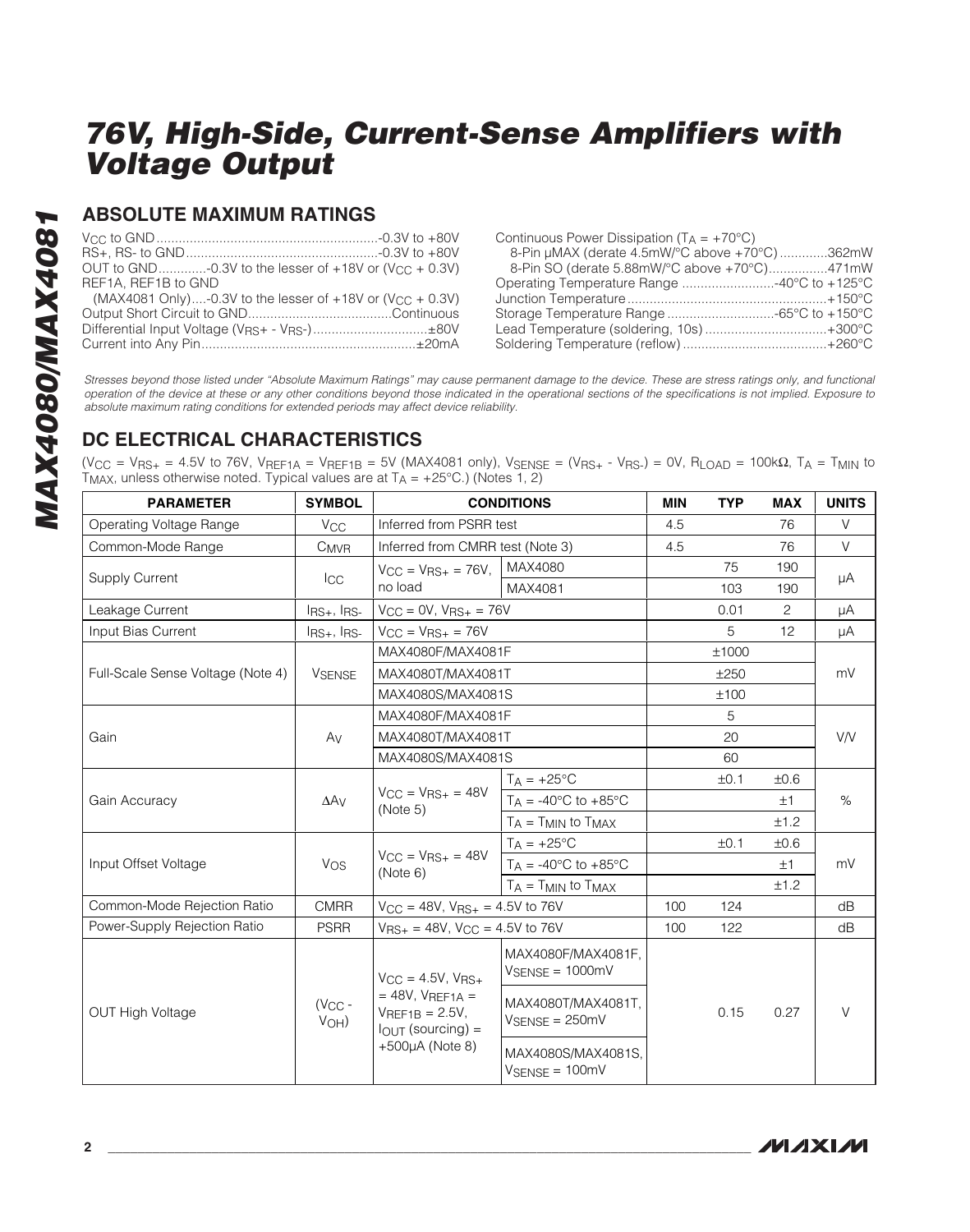### **DC ELECTRICAL CHARACTERISTICS (continued)**

 $(V_{CC} = V_{RS+} = 4.5V$  to 76V,  $V_{REF1A} = V_{REF1B} = 5V$  (MAX4081 only),  $V_{SENSE} = (V_{RS+} - V_{RS-}) = 0V$ ,  $R_{LOAD} = 100k\Omega$ ,  $T_A = T_{MIN}$  to  $T_{MAX}$ , unless otherwise noted. Typical values are at  $T_A = +25^{\circ}$ C.) (Notes 1, 2)

| <b>PARAMETER</b>                                      | <b>SYMBOL</b>                                                                         |                                                                                       | <b>CONDITIONS</b>               | <b>MIN</b> | <b>TYP</b>     | <b>MAX</b> | <b>UNITS</b> |
|-------------------------------------------------------|---------------------------------------------------------------------------------------|---------------------------------------------------------------------------------------|---------------------------------|------------|----------------|------------|--------------|
|                                                       |                                                                                       | $V_{\text{CC}} = V_{\text{BS}+} = 48V,$<br>$V$ REF1A = $V$ REF1B =                    | $I_{OUT}$ (sinking) = $10\mu A$ |            | $\overline{4}$ | 15         | mV           |
| <b>OUT Low Voltage</b>                                | VOL<br>$I_{\text{OUT}}$ (sinking) =<br>$-1000$ mV (for<br>$100\mu A$<br>MAX4081 only) | $2.5V$ , $V$ SENSE =                                                                  |                                 |            | 23             | 55         |              |
| $REF1A = REF1B$ Input Voltage<br>Range (MAX4081 Only) | $(V_{BEF} -$<br>$V$ GND $)$                                                           | Inferred from REF1A rejection ratio,<br>$V$ REF <sub>1A</sub> = $V$ REF <sub>1B</sub> |                                 | 1.5        |                | 6          | V            |
| REF1A Input Voltage Range<br>(MAX4081 Only)           | $(V$ REF <sub>1A</sub> -<br>$V_{GND}$ )                                               | Inferred from REF1A rejection ratio,<br>$V$ REF <sub>1B</sub> = $V$ GND               |                                 | 3          |                | 12         | V            |
| <b>REF1A Rejection Ratio</b><br>(MAX4081 Only)        |                                                                                       | $V_{CC} = V_{RS+} = 48V$ , $V_{SENSE} = 0V$ ,<br>$V$ REF1A = $V$ REF1B = 1.5V to 6V   |                                 | 80         | 108            |            | dB           |
| REF/REF1A Ratio<br>(MAX4081 Only)                     |                                                                                       | $V$ REF1A = 10V, $V$ REF1B = $V$ GND,<br>$V_{CC} = V_{RS+} = 48V$ (Note 2)            |                                 | 0.497      | 0.500          | 0.503      |              |
| REF1A Input Impedance<br>(MAX4081 Only)               |                                                                                       | $V$ REF <sub>1B</sub> = $V$ GND                                                       |                                 |            | 250            |            | kΩ           |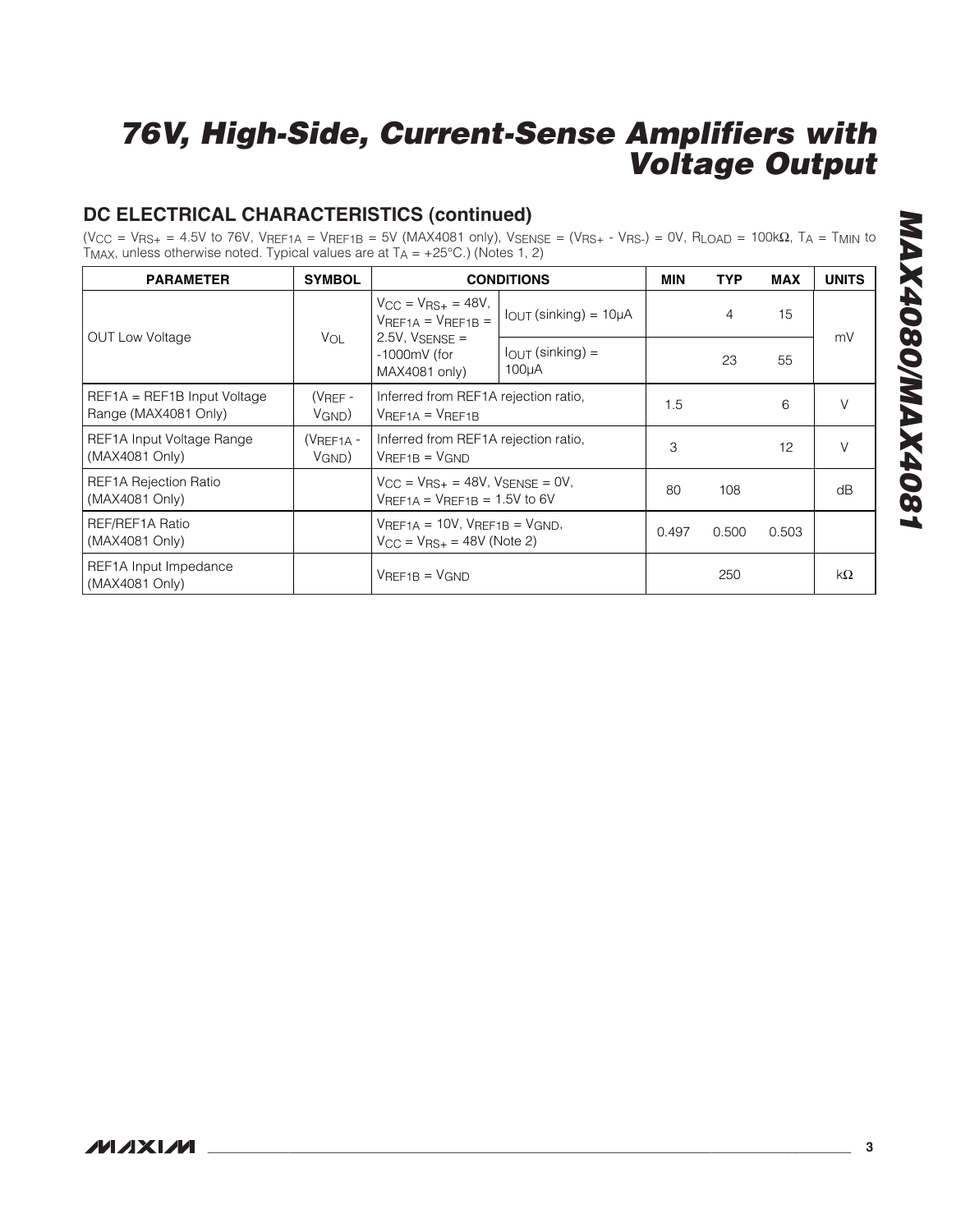### **AC ELECTRICAL CHARACTERISTICS**

 $(V_{CC} = V_{BS+} = 4.5V$  to 76V,  $V_{REF1A} = V_{REF1B} = 5V$  (MAX4081 only),  $V_{SENSE} = (V_{BS+} - V_{BS-}) = 0V$ ,  $R_{LOAD} = 100k\Omega$ ,  $C_{LOAD} = 20pF$ ,  $TA = T_{MIN}$  to  $T_{MAX}$ , unless otherwise noted. Typical values are at  $TA = +25^{\circ}C$ .) (Notes 1, 2)

| <b>PARAMETER</b>                 | <b>SYMBOL</b> | <b>CONDITION</b>                                         |              | <b>MIN</b> | <b>TYP</b> | <b>MAX</b> | <b>UNITS</b> |
|----------------------------------|---------------|----------------------------------------------------------|--------------|------------|------------|------------|--------------|
|                                  | <b>BW</b>     | $V_{\rm CC} = V_{\rm RS+} =$                             | MAX4080F/T/S |            | 250        |            | kHz          |
| <b>Bandwidth</b>                 |               | 48V, $V_{OUT} = 2.5V$                                    | MAX4081F/T/S |            | 150        |            |              |
| OUT Settling Time to 1% of Final |               | $V_{\text{SENSE}} = 10 \text{mV}$ to 100 mV              |              |            | 20         |            |              |
| Value                            |               | $V_{\text{SENSE}} = 100 \text{mV}$ to 10 mV              |              |            | 20         |            | μs           |
| Capacitive-Load Stability        |               | No sustained oscillations                                |              |            | 500        |            | pF           |
| Output Resistance                | Rout          | $V_{\text{SENSE}} = 100 \text{mV}$                       |              |            | 0.1        |            | $\Omega$     |
| Power-Up Time                    |               | $V_{CC} = V_{RS+} = 48V$ , $V_{SENSE} = 100$ mV (Note 9) |              |            | 50         |            | μs           |
| Saturation Recovery Time         |               | (Notes 9,10)                                             |              |            | 50         |            | μs           |

**Note 1:** All devices are 100% production tested at  $T_A = +25^{\circ}C$ . All temperature limits are guaranteed by design.

Note 2: V<sub>REF</sub> is defined as the average voltage of V<sub>REF1A</sub> and V<sub>REF1B</sub>. REF1B is usually connected to REF1A or GND. VSENSE is defined as VRS+ - VRS-.

**Note 3:** The common-mode range at the low end of 4.5V applies to the most positive potential at RS+ or RS-. Depending on the polarity of V<sub>SENSE</sub> and the device's gain, either RS+ or RS- can extend below 4.5V by the device's typical full-scale value of VSENSE.

**Note 4:** Negative V<sub>SENSE</sub> applies to MAX4081 only.

**Note 5: VSENSE is:** 

MAX4080F, 10mV to 1000mV MAX4080T, 10mV to 250mV MAX4080S, 10mV to 100mV MAX4081F, -500mV to +500mV MAX4081T, -125mV to +125mV MAX4081S, -50mV to +50mV

**Note 6:** V<sub>OS</sub> is extrapolated from the gain accuracy test for the MAX4080 and measured as (V<sub>OUT</sub> - V<sub>REF</sub>)/A<sub>V</sub> at V<sub>SENSE</sub> = 0V, for the MAX4081.

**Note 7:** V<sub>SENSE</sub> is: MAX4080F, 500mV MAX4080T, 125mV

MAX4080S, 50mV MAX4081F/T/S, 0V  $V$ REF1B =  $V$ REF1A = 2.5V

**Note 8:** Output voltage is internally clamped not to exceed 18V.

**Note 9:** Output settles to within 1% of final value.

**Note 10:** The device will not experience phase reversal when overdriven.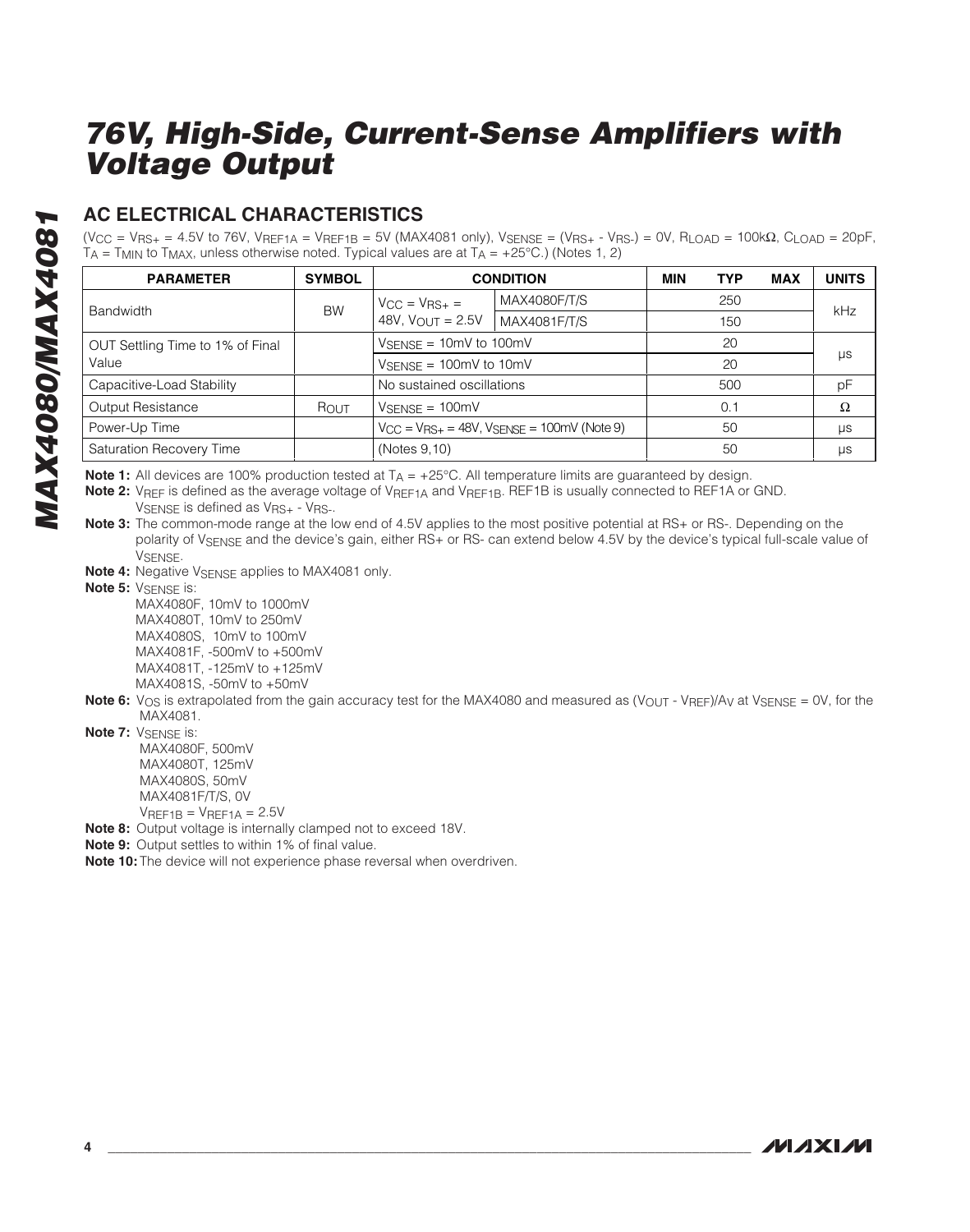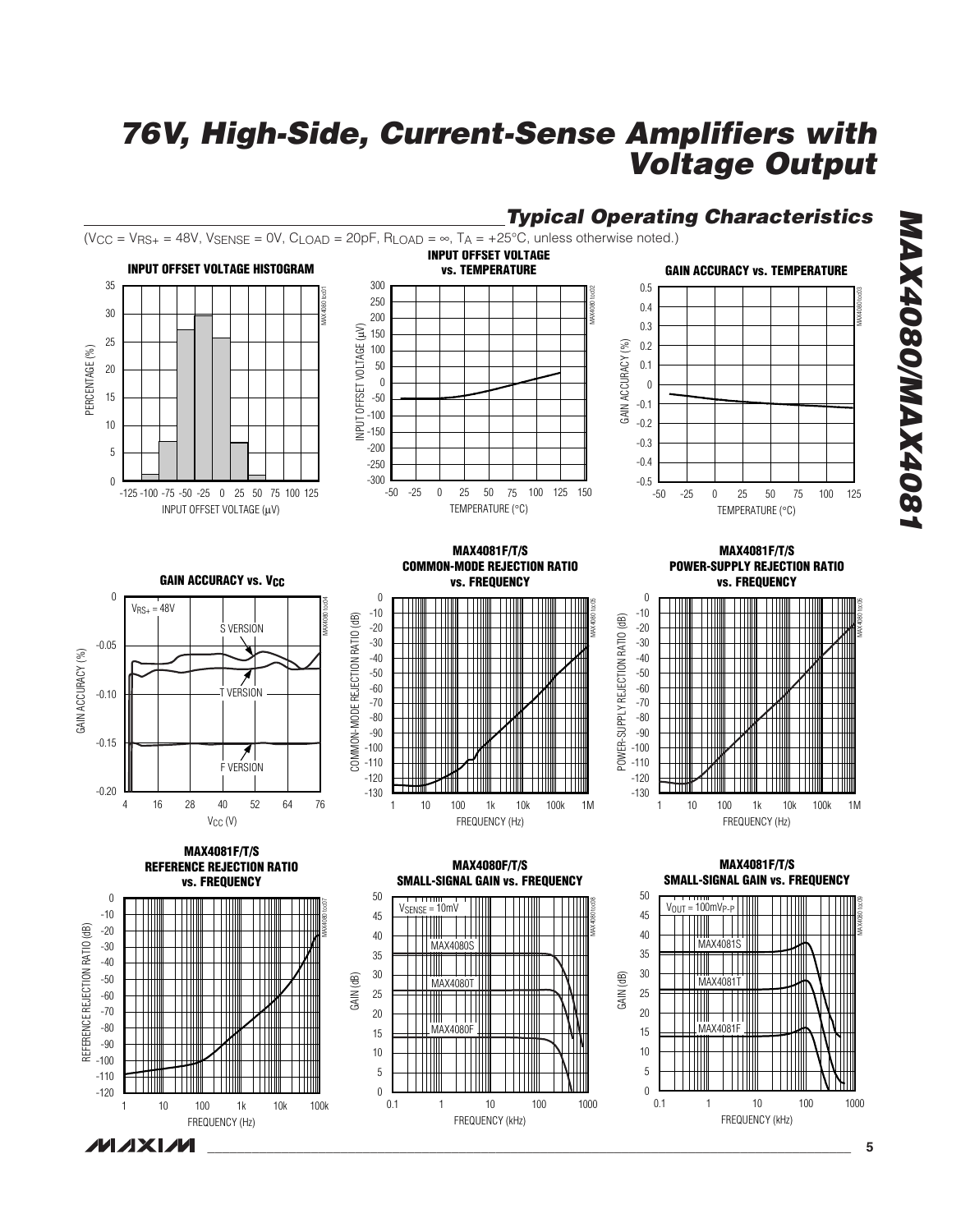



**6 \_\_\_\_\_\_\_\_\_\_\_\_\_\_\_\_\_\_\_\_\_\_\_\_\_\_\_\_\_\_\_\_\_\_\_\_\_\_\_\_\_\_\_\_\_\_\_\_\_\_\_\_\_\_\_\_\_\_\_\_\_\_\_\_\_\_\_\_\_\_\_\_\_\_\_\_\_\_\_\_\_\_\_\_\_\_\_**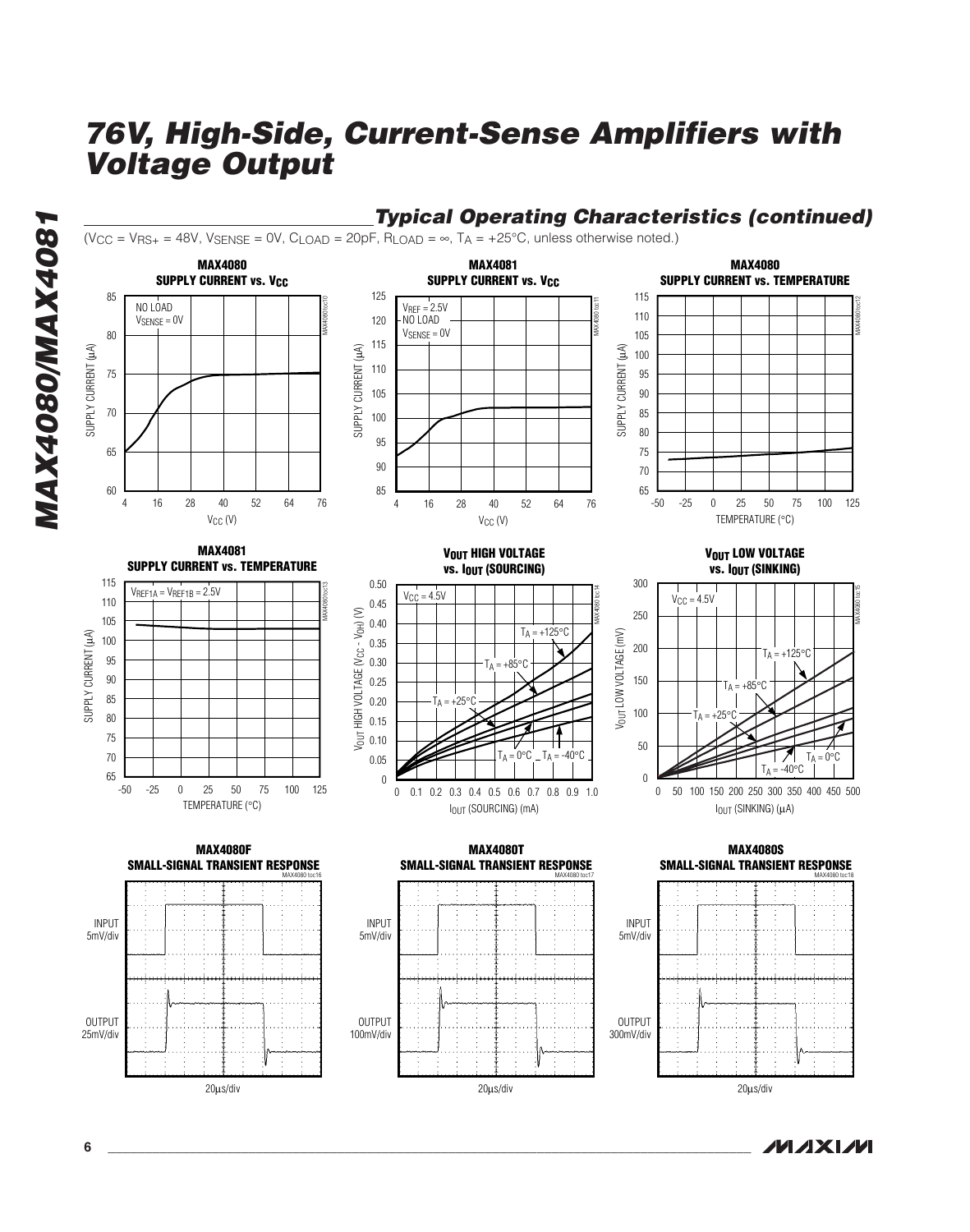### **Typical Operating Characteristics (continued)**

 $(V_{CC} = V_{BS+} = 48V, V_{SENSE} = 0V, C_{LOAD} = 20pF, R_{LOAD} = \infty, T_A = +25^{\circ}C,$  unless otherwise noted.)







**MAX4080/MAX4081**

**MAX4080/MAX4081** 

MAX4080 toc22 **MAX4080F<br>LARGE-SIGNAL TRANSIENT RESPONSE** 



**LARGE-SIGNAL TRANSIENT RESPONSE** INPUT 100mV/div OUTPUT 2V/div 20µs/div



![](_page_6_Figure_10.jpeg)

![](_page_6_Figure_11.jpeg)

![](_page_6_Figure_12.jpeg)

**MAX4081T**

![](_page_6_Figure_13.jpeg)

**MAX4080S**

![](_page_6_Figure_15.jpeg)

**LARGE-SIGNAL TRANSIENT RESPONSE** MAX4080 toc27 **LARGE-SIGNAL TRANSIENT RESPONSE MAX4081S**

![](_page_6_Figure_17.jpeg)

**MAXM**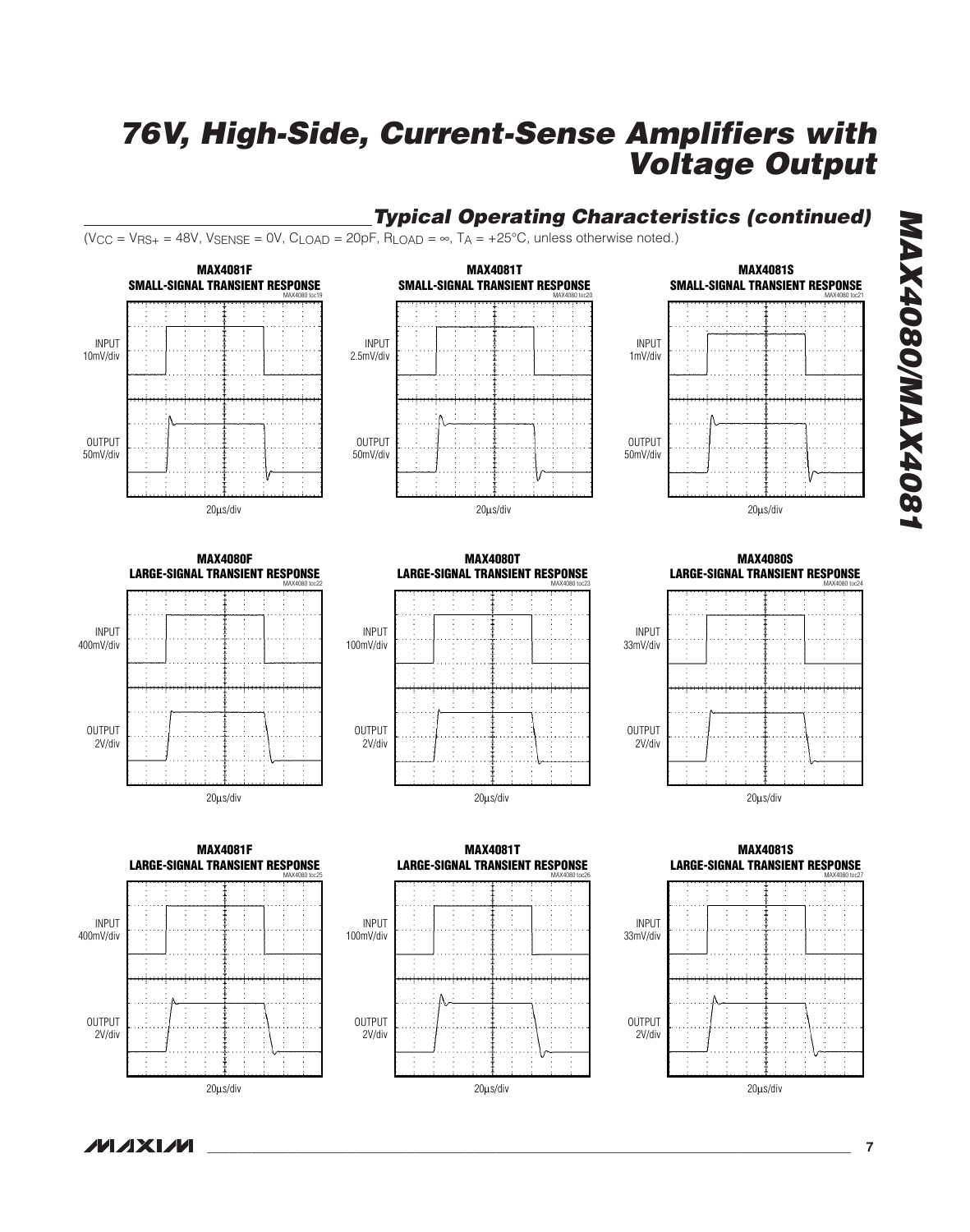### **Typical Operating Characteristics (continued)**

 $(V_{CC} = V_{BS+} = 48V, V_{SENSE} = 0V, C_{LOAD} = 20pF, R_{LOAD} = \infty, T_A = +25°C$ , unless otherwise noted.)

![](_page_7_Figure_3.jpeg)

**MAXIM**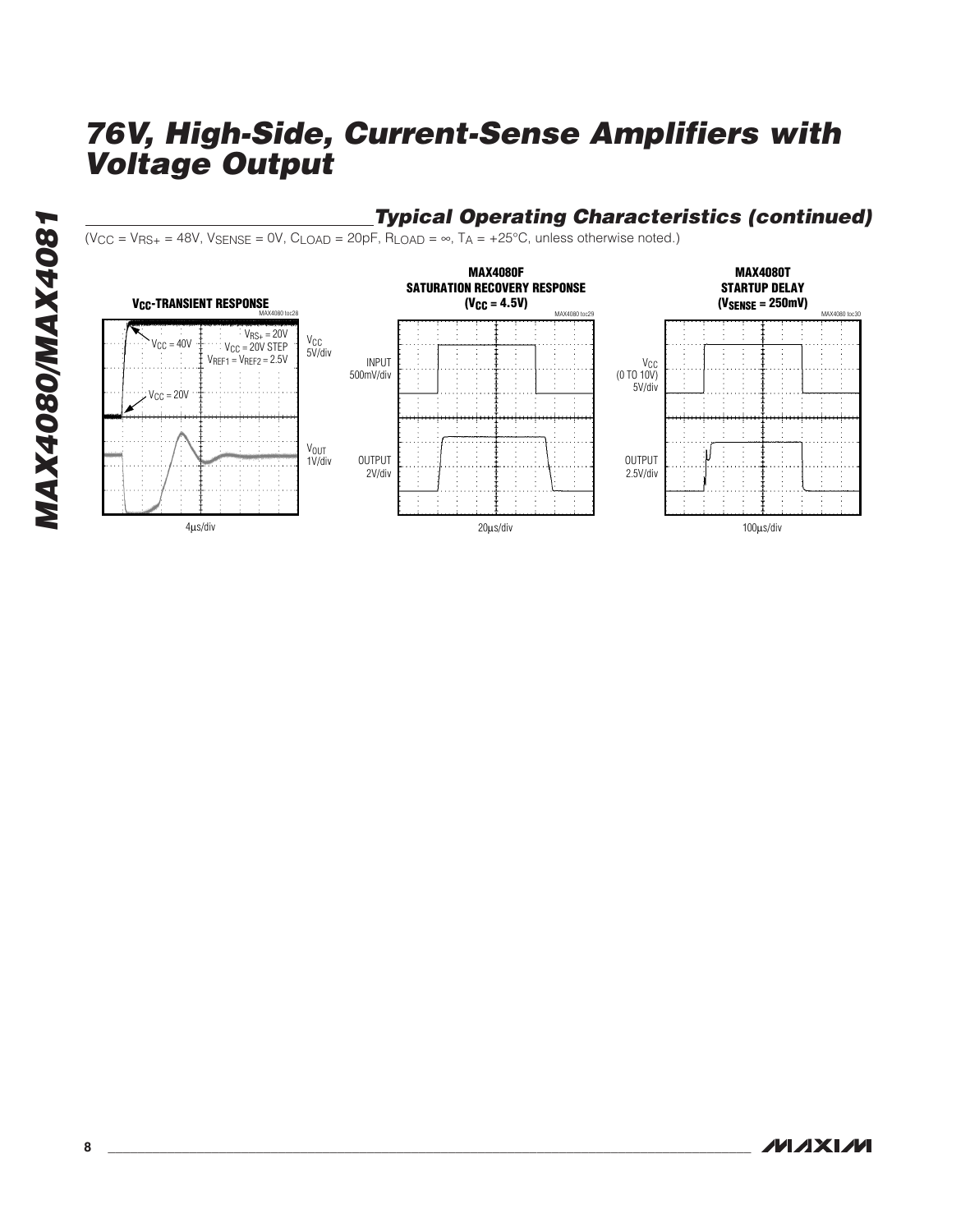### **Pin Description**

| <b>PIN</b>     |                | <b>NAME</b>        |                                                                                                                                                                                                                                     |
|----------------|----------------|--------------------|-------------------------------------------------------------------------------------------------------------------------------------------------------------------------------------------------------------------------------------|
| <b>MAX4080</b> | <b>MAX4081</b> |                    | <b>FUNCTION</b>                                                                                                                                                                                                                     |
|                |                | $RS+$              | Power connection to the external-sense resistor.                                                                                                                                                                                    |
| $\overline{c}$ | $\overline{c}$ | V <sub>CC</sub>    | Supply Voltage Input. Decouple V <sub>CC</sub> to GND with at least a 0.1µF capacitor to<br>bypass line transients.                                                                                                                 |
| 3, 6, 7        | 3              | N.C.               | No Connection. No internal connection. Leave open or connect to ground.                                                                                                                                                             |
| 4              | 4              | <b>GND</b>         | Ground                                                                                                                                                                                                                              |
| 5              | 5              | <b>OUT</b>         | Voltage Output. For the unidirectional MAX4080, $V_{\text{OUT}}$ is proportional to<br>VSENSE. For the bidirectional MAX4081, the difference voltage (VOUT - VREF) is<br>proportional to VSENSE and indicates the correct polarity. |
| 8              | 8              | RS-                | Load connection to the external sense resistor.                                                                                                                                                                                     |
|                | 6              | REF <sub>1</sub> B | Reference Voltage Input: Connect REF1B to REF1A or to GND (see the <i>External</i><br>Reference section).                                                                                                                           |
|                |                | REF <sub>1</sub> A | Reference Voltage Input: Connect REF1A and REF1B to a fixed reference<br>voltage (VREF). VOUT is equal to VREF when VSENSE is zero (see the <i>External</i><br><i>Reference</i> section).                                           |

### **Detailed Description**

The MAX4080/MAX4081 unidirectional and bidirectional high-side, current-sense amplifiers feature a 4.5V to 76V input common-mode range that is independent of supply voltage. This feature allows the monitoring of current out of a battery as low as 4.5V and also enables high-side current sensing at voltages greater than the supply voltage (V<sub>CC</sub>). The MAX4080/MAX4081 monitors current through a current-sense resistor and amplifies the voltage across the resistor. The MAX4080 senses current unidirectionally, while the MAX4081 senses current bidirectionally.

The 76V input voltage range of the MAX4080/MAX4081 applies independently to both supply voltage  $(V_{CC})$ and common-mode, input-sense voltage (VRS+). Highside current monitoring does not interfere with the ground path of the load being measured, making the MAX4080/MAX4081 particularly useful in a wide range of high-voltage systems.

Battery-powered systems require a precise bidirectional current-sense amplifier to accurately monitor the battery's charge and discharge. The MAX4081 charging current is represented by an output voltage from VREF to VCC, while discharge current is given from VREF to GND. Measurements of OUT with respect to VREF yield a positive and negative voltage during charge and discharge, as illustrated in Figure 1 for the MAX4081T.

#### **Current Monitoring**

The MAX4080 operates as follows: current from the source flows through RSENSE to the load (Figure 2), creating a sense voltage, VSENSE. Since the internal-sense amplifier's inverting input has high impedance, negligible current flows through RG2 (neglecting the input bias current). Therefore, the sense amplifier's inverting input voltage equals VSOURCE - (ILOAD)(RSENSE). The amplifier's open-loop gain forces its noninverting input to the same voltage as the inverting input. Therefore, the drop across RG1 equals VSENSE. The internal current mirror multiplies I<sub>RG1</sub> by a current gain factor,  $\beta$ , to give I<sub>A2</sub> =  $β \times IRG1$ . Amplifier A2 is used to convert the output current to a voltage and then sent through amplifier A3. Total gain = 5V/V for MAX4080F, 20V/V for the MAX4080T, and 60V/V for the MAX4080S.

The MAX4081 input stage differs slightly from the MAX4080 (Figure 3). Its topology allows for monitoring of bidirectional currents through the sense resistor. When current flows from RS+ to RS-, the MAX4081 matches the voltage drop across the external sense resistor, RSENSE, by increasing the current through the Q1 and RG1. In this way, the voltages at the input terminals of the internal amplifier A1 are kept constant and an accurate measurement of the sense voltage is achieved. In the following amplifier stages of the MAX4081, the output signal of amplifier A2 is levelshifted to the reference voltage (VREF = VREF1A = VREF1B), resulting in a voltage at the output pin (OUT)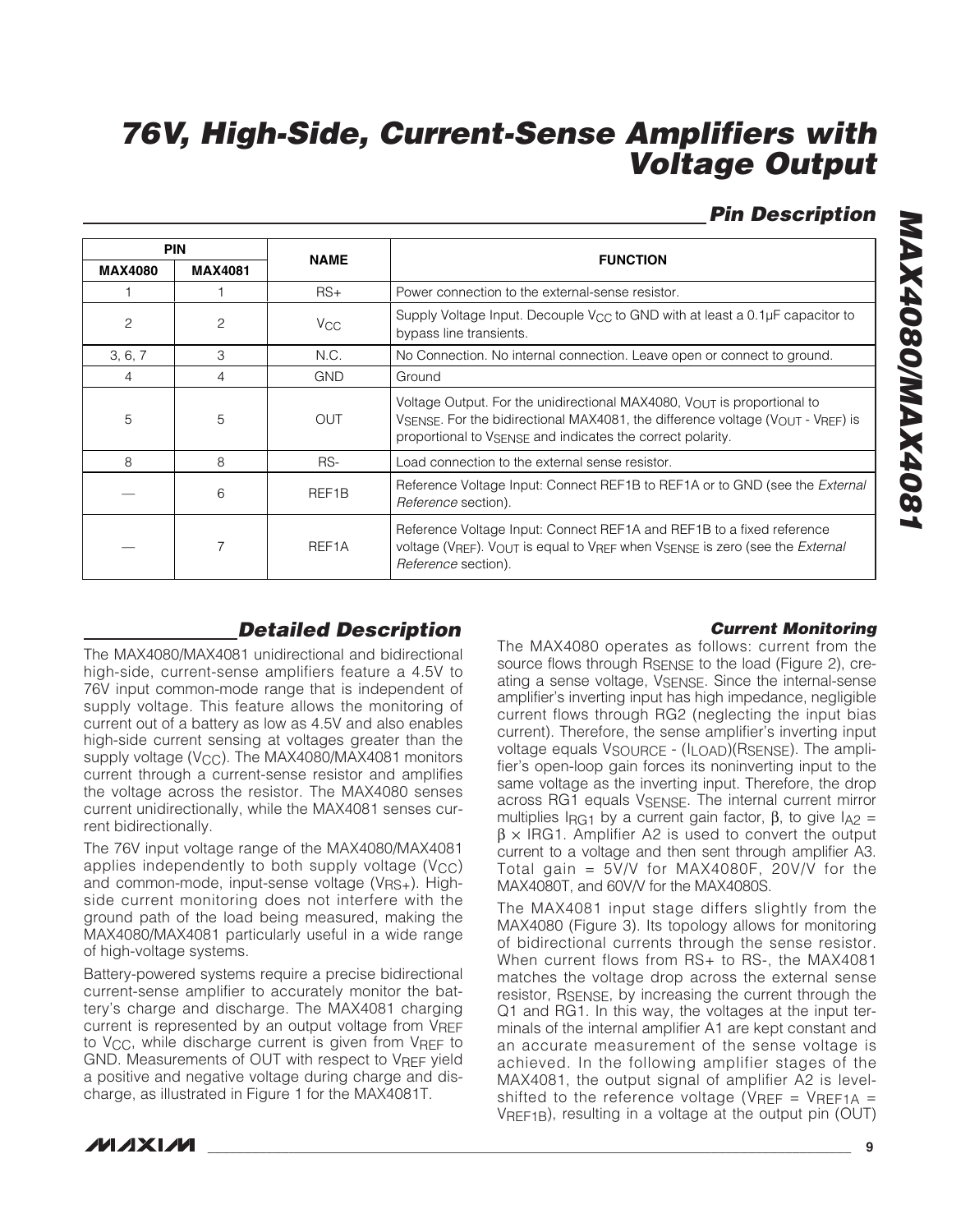![](_page_9_Figure_2.jpeg)

Figure 1. MAX4081T OUT Transfer Curve

![](_page_9_Figure_4.jpeg)

Figure 2. MAX4080 Functional Diagram Figure 3. MAX4081 Functional Diagram

that swings above VREF voltage for positive-sense voltages and below VREF for negative-sense voltages. VOUT is equal to VREF when VSENSE is equal to zero.

Set the full-scale output range by selecting RSENSE and the appropriate gain version of the MAX4080/ MAX4081.

![](_page_9_Figure_8.jpeg)

**Note:** For Gain =  $5$  (F),  $RG_1 = RG_2 = 160k$ . For Gain = 20 (T),  $RG_1 = RG_2 = 60k$ . For Gain =  $60$  (S), RG1 = RG2 =  $20k$ .

![](_page_9_Picture_11.jpeg)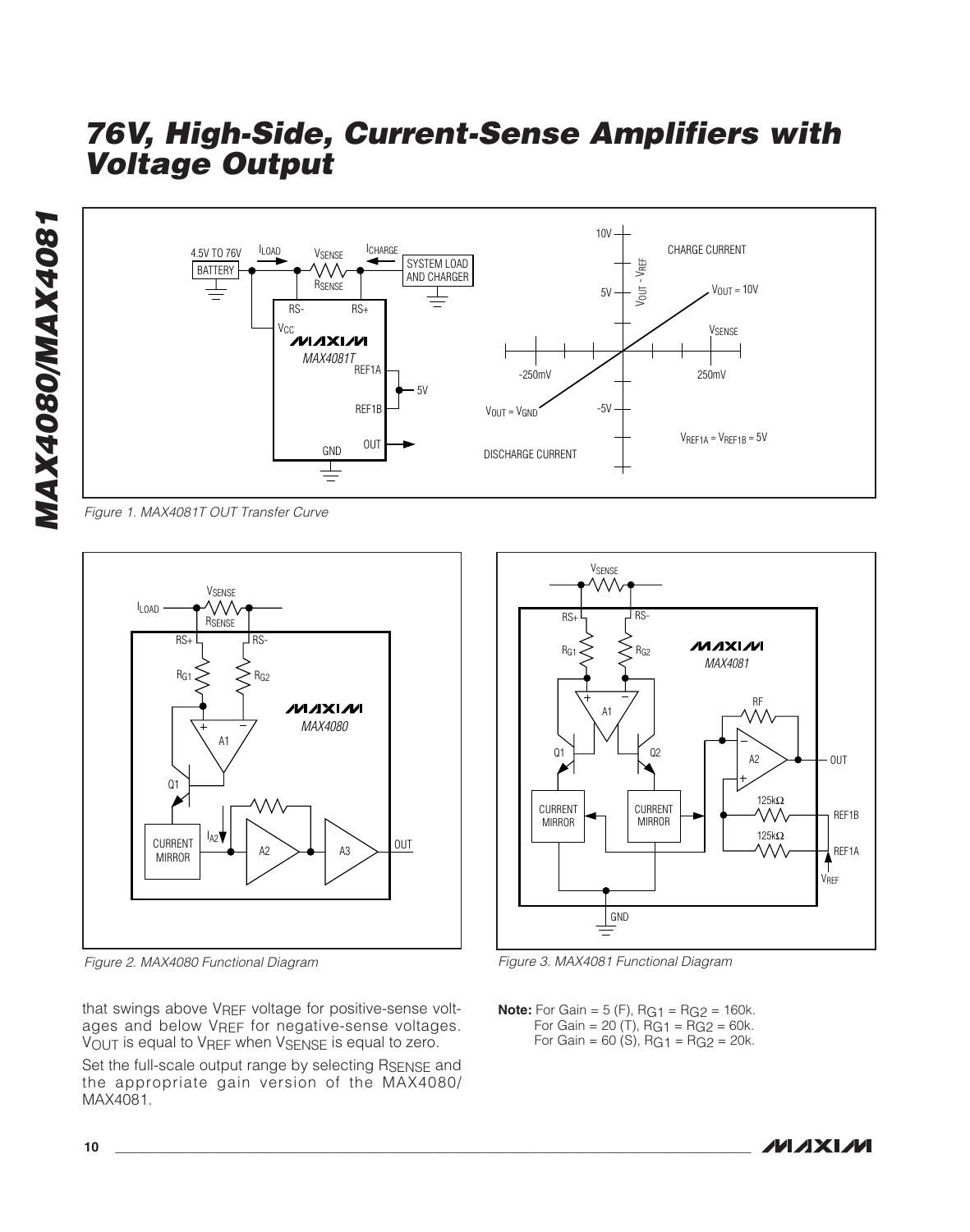#### **Table 1. Typical Component Values**

| <b>FULL-SCALE LOAD</b><br><b>CURRENT, ILOAD (A)</b> | <b>CURRENT-SENSE</b><br>RESISTOR (m $\Omega$ ) | <b>GAIN</b><br>(V/V) | <b>FULL-SCALE</b><br><b>VSENSE</b><br>(mV) | <b>MAX4081 FULL-SCALE</b><br><b>OUTPUT VOLTAGE</b><br>(VOUT - VREF, V) |
|-----------------------------------------------------|------------------------------------------------|----------------------|--------------------------------------------|------------------------------------------------------------------------|
| 0.500                                               | 1000                                           | 5                    | ±500                                       | ±2.5                                                                   |
| 0.125                                               | 1000                                           | 20                   | ±125                                       | ±2.5                                                                   |
| 0.050                                               | 1000                                           | 60                   | ±50                                        | ±3.0                                                                   |
| 5.000                                               | 100                                            | 5                    | ±500                                       | ±2.5                                                                   |
| 1.250                                               | 100                                            | 20                   | ±125                                       | ±2.5                                                                   |
| 0.500                                               | 100                                            | 60                   | ±50                                        | ±3.0                                                                   |
| 50.000                                              | 10                                             | 5                    | ±500                                       | ±2.5                                                                   |
| 12.500                                              | 10                                             | 20                   | ±125                                       | ±2.5                                                                   |
| 5.000                                               | 10                                             | 60                   | ±50                                        | ±3.0                                                                   |
|                                                     |                                                |                      |                                            |                                                                        |

| <b>FULL-SCALE LOAD</b><br><b>CURRENT, ILOAD (A)</b> | <b>CURRENT-SENSE</b><br>RESISTOR (m $\Omega$ ) | <b>GAIN</b><br>(V/V) | <b>FULL-SCALE</b><br><b>VSENSE</b><br>(mV) | <b>MAX4080 FULL-SCALE</b><br><b>OUTPUT VOLTAGE (V)</b> |
|-----------------------------------------------------|------------------------------------------------|----------------------|--------------------------------------------|--------------------------------------------------------|
| 1.000                                               | 1000                                           | 5                    | 1000                                       | 5.0                                                    |
| 0.250                                               | 1000                                           | 20                   | 250                                        | 5.0                                                    |
| 0.100                                               | 1000                                           | 60                   | 100                                        | 6.0                                                    |
| 10.000                                              | 100                                            | 5                    | 1000                                       | 5.0                                                    |
| 2.500                                               | 100                                            | 20                   | 250                                        | 5.0                                                    |
| 1.000                                               | 100                                            | 60                   | 100                                        | 6.0                                                    |
| 50.000                                              | 10                                             | 5                    | 500                                        | 2.5                                                    |
| 25.000                                              | 10                                             | 20                   | 250                                        | 5.0                                                    |
| 10.000                                              | 10                                             | 60                   | 100                                        | 6.0                                                    |

#### **External References (MAX4081)**

For the bidirectional MAX4081, the  $V_{\text{OUT}}$  reference level is controlled by REF1A and REF1B. VREF is defined as the average voltage of VREF1A and VREF1B. Connect REF1A and REF1B to a low-noise, regulated voltage source to set the output reference level. In this mode, VOUT equals VREF1A when VSENSE equals zero (see Figure 4).

Alternatively, connect REF1B to ground, and REF1A to a low-noise, regulated voltage source. In this case, the output reference level (VRFF) is equal to VRFF1A divided by two. VOUT equals VREF1A/2 when VSENSE equals zero.

In either mode, the output swings above the reference voltage for positive current-sensing ( $V_{\text{RS}+} > V_{\text{RS}+}$ ). The output swings below the reference voltage for negative current-sensing (VRS+ < VRS-).

### **Applications Information**

#### **Recommended Component Values**

Ideally, the maximum load current develops the fullscale sense voltage across the current-sense resistor. Choose the gain needed to yield the maximum output voltage required for the application:

#### $V$ OUT =  $V$ SENSE  $\times$  A<sub>V</sub>

where VSENSE is the full-scale sense voltage, 1000mV for gain of 5V/V, 250mV for gain of 20V/V, 100mV for gain of 60V/V, and AV is the gain of the device.

In applications monitoring a high current, ensure that RSENSE is able to dissipate its own I<sup>2</sup>R loss. If the resistor's power dissipation is exceeded, its value may drift or it may fail altogether.

The MAX4080/MAX4081 sense a wide variety of currents with different sense-resistor values. Table 1 lists common resistor values for typical operation.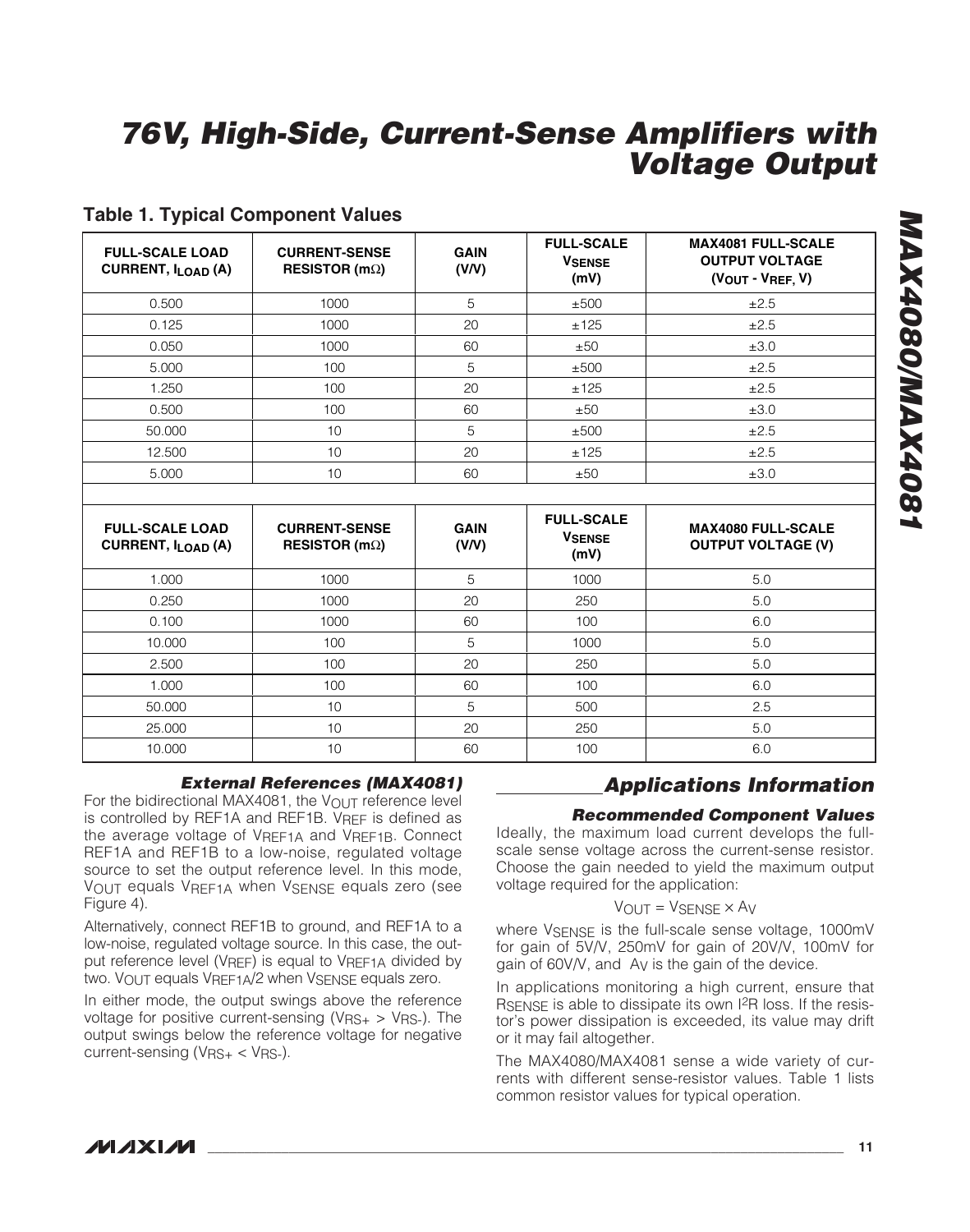![](_page_11_Figure_2.jpeg)

Figure 4. MAX4081 Reference Inputs

The full-scale output voltage is  $V_{\text{OUT}} =$  RSENSE  $\times$  ILOAD (MAX)  $\times$  Ay, for the MAX4080 and VOUT = VREF  $\pm$ RSENSE  $\times$  ILOAD(MAX)  $\times$  Ay for the MAX4081. VSENSE(MAX) is 1000mV for the 5V/V gain version, 250mV for the 20V/V gain version, and 100mV for the 60V/V gain version.

**Choosing the Sense Resistor**

Choose R<sub>SENSE</sub> based on the following criteria:

- **Voltage Loss:** A high RSENSE value causes the power-source voltage to degrade through IR loss. For minimal voltage loss, use the lowest RSENSE value.
- **Accuracy:** A high RSENSE value allows lower currents to be measured more accurately. This is due to offsets becoming less significant when the sense voltage is larger. For best performance, select RSENSE to provide approximately 1000mV (gain of 5V/V), 250mV (gain of 20V/V), or 100mV (gain of 60V/V) of sense voltage for the full-scale current in each application.
- **Efficiency and Power Dissipation:** At high current levels, the I2R losses in RSENSE can be significant. Take this into consideration when choosing the resistor value and its power dissipation (wattage) rating. Also, the sense resistor's value might drift if it is allowed to heat up excessively.
- **Inductance:** Keep inductance low if ISENSE has a large high-frequency component. Wire-wound resistors have the highest inductance, while metal film is somewhat better. Low-inductance, metal-film resistors are also available. Instead of being spiralwrapped around a core, as in metal-film or wirewound resistors, they are a straight band of metal and are available in values under  $1\Omega$ .

Because of the high currents that flow through RSENSE, take care to eliminate parasitic trace resistance from causing errors in the sense voltage. Either use a fourterminal current-sense resistor or use Kelvin (force and sense) PC board layout techniques.

#### **Dynamic Range Consideration**

Although the MAX4081 have fully symmetrical bidirectional V<sub>SENSE</sub> input capability, the output voltage range is usually higher from REF to V<sub>CC</sub> and lower from REF to GND (unless the supply voltage is at the lowest end of the operating range). Therefore, the user must consider the dynamic range of current monitored in both directions and choose the supply voltage and the reference voltage (REF) to make sure the output swing above and below REF is adequate to handle the swings without clipping or running out of headroom.

**Power-Supply Bypassing and Grounding** For most applications, bypass V<sub>CC</sub> to GND with a  $0.1\mu$ F ceramic capacitor. In many applications, V<sub>CC</sub> can be connected to one of the current monitor terminals (RS+ or RS-). Because  $V_{CC}$  is independent of the monitored voltage, VCC can be connected to a separate regulated supply.

If V<sub>CC</sub> will be subject to fast-line transients, a series resistor can be added to the power-supply line of the MAX4080/MAX4081 to minimize output disturbance. This resistance and the decoupling capacitor reduce the rise time of the transient. For most applications, 1k $\Omega$ in conjunction with a 0.1µF bypass capacitor work well.

The MAX4080/MAX4081 require no special considerations with respect to layout or grounding. Consideration should be given to minimizing errors due to the large charge and discharge currents in the system.

![](_page_11_Picture_17.jpeg)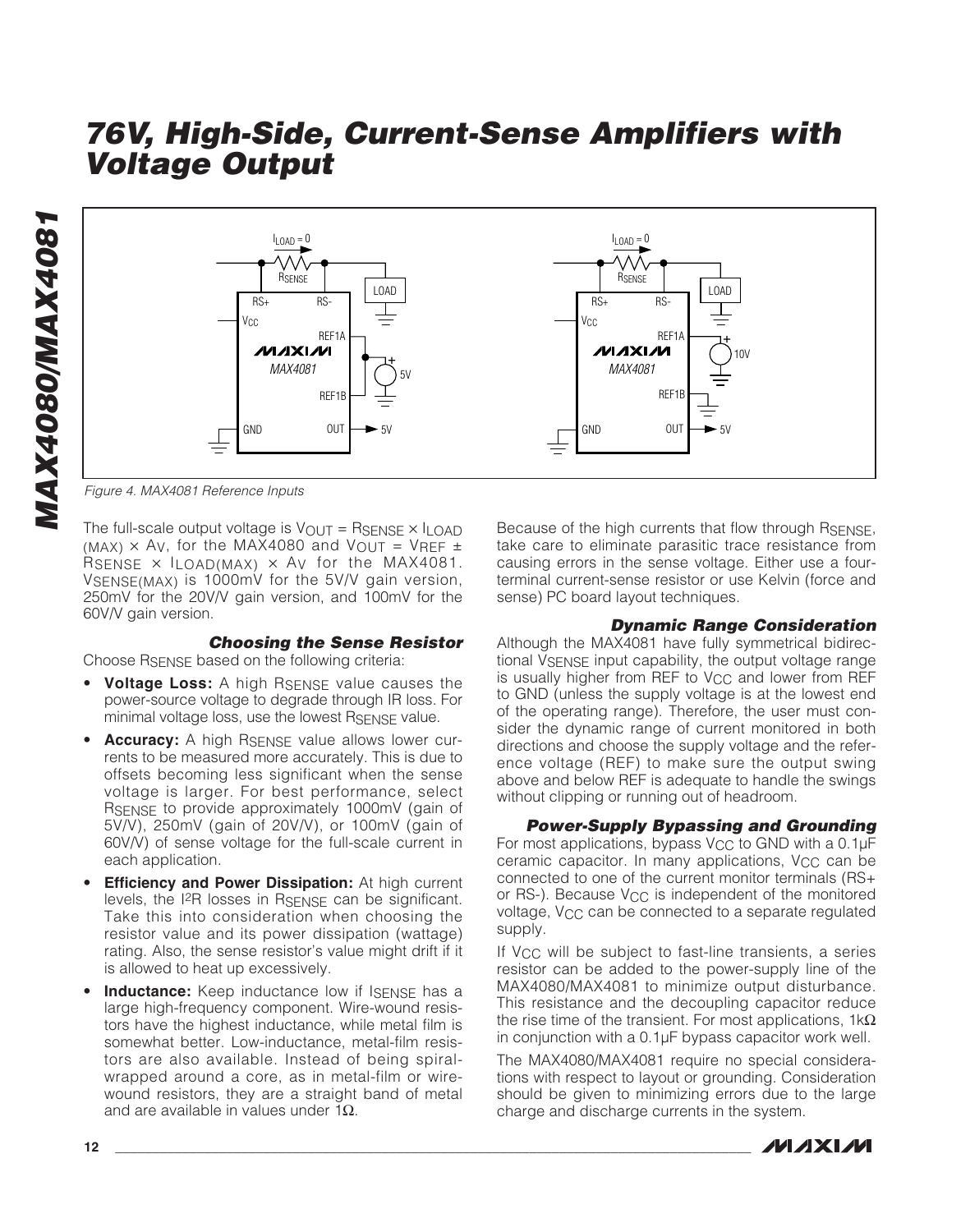#### **Power Management**

The bidirectional capability of the MAX4081 makes it an excellent candidate for use in smart battery packs. In the application diagram (Figure 5), the MAX4081 monitors the charging current into the battery as well as the discharge current out of the battery. The microcontroller stores this information, allowing the system to query the battery's status as needed to make system power-management decisions.

![](_page_12_Figure_3.jpeg)

Figure 5. MAX4081 Used In Smart-Battery Application

| PART        | GAIN (V/V) | <b>ISENSE</b>        |
|-------------|------------|----------------------|
| MAX4080FAUA | 5          | Unidirectional       |
| MAX4080FASA | 5          | Unidirectional       |
| MAX4080TAUA | 20         | Unidirectional       |
| MAX4080TASA | 20         | Unidirectional       |
| MAX4080SAUA | 60         | Unidirectional       |
| MAX4080SASA | 60         | Unidirectional       |
| MAX4081FAUA | 5          | Bidirectional        |
| MAX4081FASA | 5          | <b>Bidirectional</b> |
| MAX4081TAUA | 20         | <b>Bidirectional</b> |
| MAX4081TASA | 20         | <b>Bidirectional</b> |
| MAX4081SAUA | 60         | <b>Bidirectional</b> |
| MAX4081SASA | 60         | <b>Bidirectional</b> |

### **Selector Guide**

### **MAXM**

### **Typical Operating Circuit**

![](_page_12_Figure_9.jpeg)

### **Chip Information**

PROCESS: Bipolar

### **Ordering Information (continued)**

| <b>PART</b>         | <b>TEMP RANGE</b>                     | <b>PIN-PACKAGE</b> |
|---------------------|---------------------------------------|--------------------|
| <b>MAX4081FAUA+</b> | -40 $^{\circ}$ C to +125 $^{\circ}$ C | 8 µMAX             |
| MAX4081FASA+        | -40 $^{\circ}$ C to +125 $^{\circ}$ C | 8 SO               |
| MAX4081TAUA+        | $-40^{\circ}$ C to $+125^{\circ}$ C   | 8 µMAX             |
| MAX4081TASA+        | -40 $^{\circ}$ C to +125 $^{\circ}$ C | 8 SO               |
| MAX4081SAUA+        | -40 $^{\circ}$ C to +125 $^{\circ}$ C | 8 µMAX             |
| MAX4081SASA+        | -40 $^{\circ}$ C to +125 $^{\circ}$ C | 8 SO               |
|                     |                                       |                    |

+Denotes a lead(Pb)-free/RoHS-compliant package.

### **Package Information**

For the latest package outline information and land patterns (footprints), go to **[www.maxim-ic.com/packages](http://www.maxim-ic.com/packages)**. Note that a "+", "#", or "-" in the package code indicates RoHS status only. Package drawings may show a different suffix character, but the drawing pertains to the package regardless of RoHS status.

| <b>PACKAGE</b><br><b>TYPE</b> | <b>PACKAGE</b><br><b>CODE</b> | <b>OUTLINE</b><br>NO. | <b>LAND</b><br><b>PATTERN NO.</b> |
|-------------------------------|-------------------------------|-----------------------|-----------------------------------|
| 8 uMAX                        | $U8 + 1$                      | 21-0036               | 90-0092                           |
| 8 SO                          | $S8+2$                        | 21-0041               | 90-0096                           |